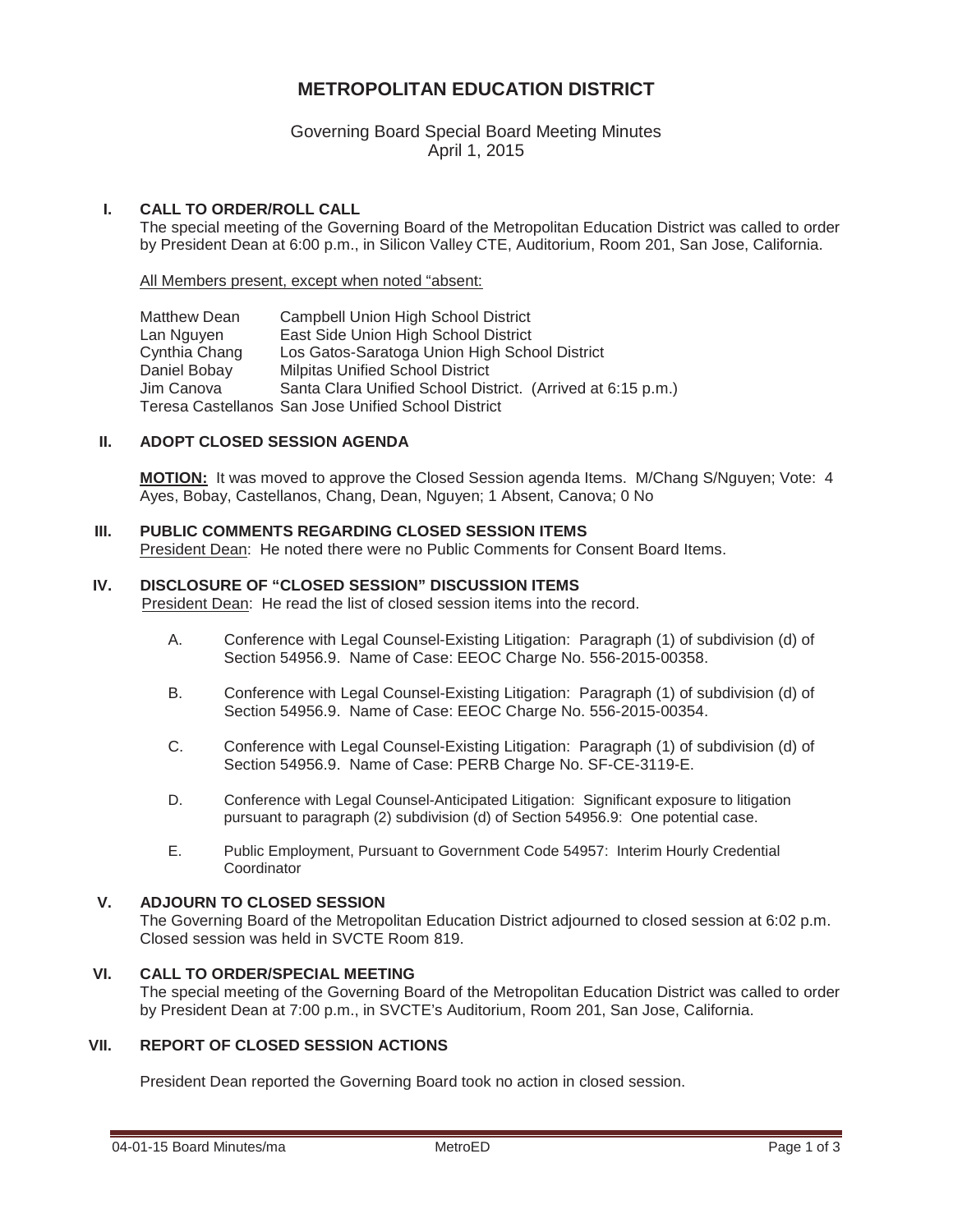#### **VIII. PLEDGE OF ALLEGIANCE**

The Pledge of Allegiance was led by President Dean.

#### **IX. ADOPT AGENDA**

**MOTION:** It was moved to adopt the agenda as presented. M/Chang, S/Nguyen; Vote: 6 Ayes, Bobay, Canova, Castellanos, Chang, Dean, Nguyen; 0 No

## **X. PUBLIC COMMENTS**

President Dean noted there were no Public Comments for Board items.

### **XI. CONSENT CALENDAR**

**MOTION**: Each item on the consent calendar was discussed individually and the consent calendar was not adopted in one motion.

#### **BUSINESS AND FINANCIAL FUNCTIONS**

\*1. Approval of Contract for legal services with Fagen Friedman & Fulfrost LLP (Alyssa Lynch)

Board President Dean stated that the contract is for legal services for an investigator to conduct an investigation. The contract is not to exceed \$50,000.

**MOTION:** It was moved to approve the contract for legal services with Fagen Friedman & Fulfrost, LLP. M/Nguyen, S/Castellanos; Vote: 6 Ayes, Bobay, Canova, Castellanos, Chang, Dean, Nguyen; 0 No

#### **PERSONNEL FUNCTIONS**

\*2. Personnel Assignment Orders #2015-10 (Anne Welsh-Treglia)

Board President Dean asked Superintendent Lynch to provide more information on this item. Superintendent Lynch stated the personnel item is to accept the resignation of Coordinator of Credential Services, Joyce Veasely.

**MOTION:** It was moved to approve the Personnel Assignment Orders #2015-10. M/Nguyen, S/Castellanos; Vote: 6 Ayes, Bobay, Canova, Castellanos, Chang, Dean, Nguyen; 0 No

#### **INSTRUCTIONAL AND STUDENT FUNCTIONS**

\*3. 2015-16 Draft School Calendar (Anne-Welsh Treglia)

Board President Dean asked Superintendent Lynch why the school calendar was brought to the Special Board meeting. Superintendent Lynch explained the calendar was brought forward now so that the District could begin negotiations.

Superintendent Lynch said we follow either East Side Union High School District or San Jose Unified School District calendar for the beginning of the year date. She said students that attend Silicon Valley CTE that have a different start date then at their home high school are notified by letter and phone. Board President Dean requested that the process of transporting students to SVCTE, prior to the start date of the home high school's school year, be agendized for a future meeting. Board Clerk Chang asked for an explanation of the calendar development process. HR Director Anne Welsh-Treglia explained that a calendar committee works with the principals, directors, union presidents